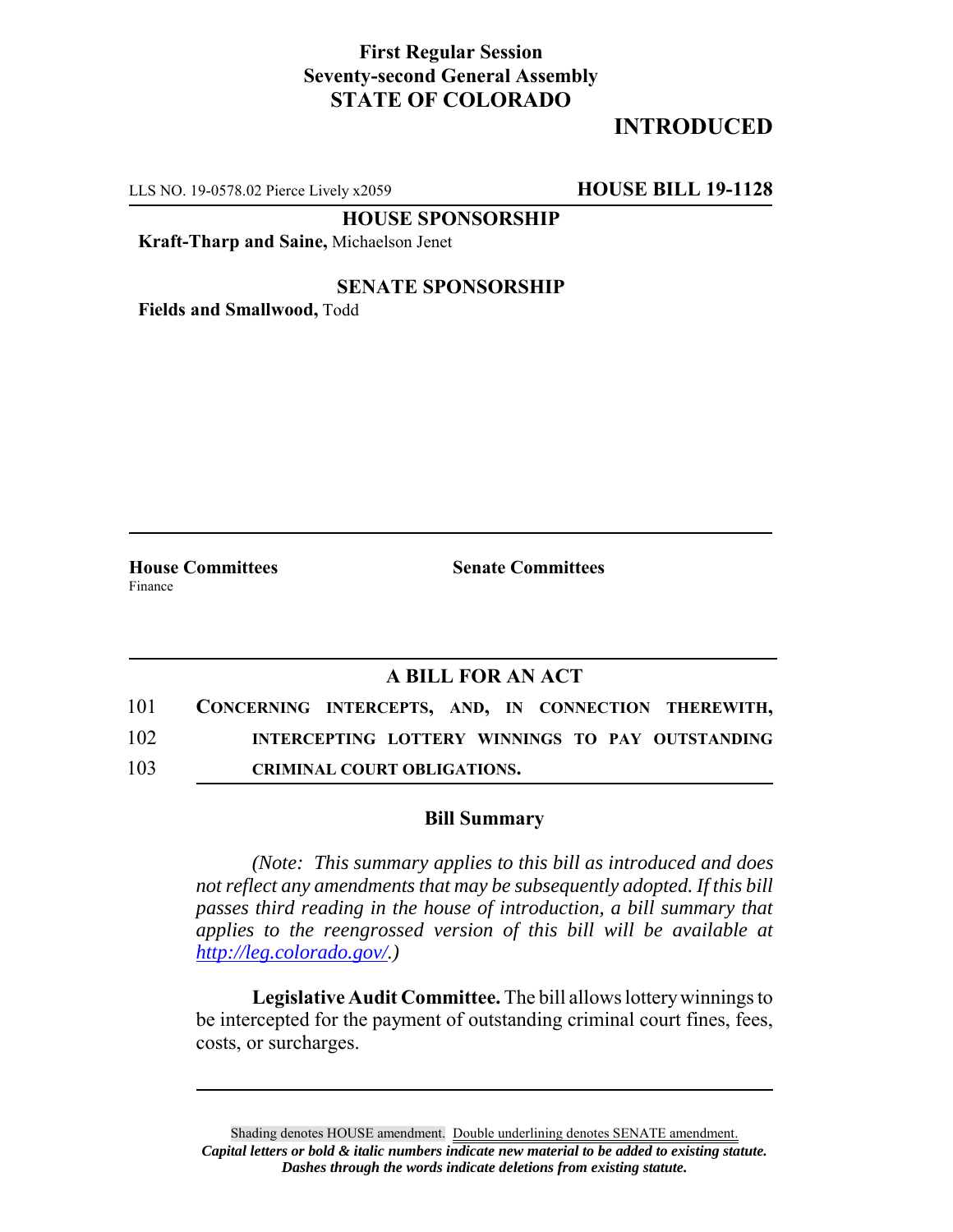*Be it enacted by the General Assembly of the State of Colorado:*

- **SECTION 1.** In Colorado Revised Statutes, 16-11-101.8, **amend** 3 (1) introductory portion,  $(1)(c)$ , and  $(4)$  as follows:
- 

 **16-11-101.8. State income tax refund and lottery winnings offsets - fines, fees, costs, or surcharges - definitions.** (1) In any case in which a defendant has an unsatisfied fine, fee, cost, or surcharge obligation imposed pursuant to law or a CRIMINAL court order, the judicial department is authorized to transmit data concerning the obligation to the department of revenue for the purpose of conducting a data match and offsetting the obligation against a state income tax refund pursuant to 11 section 39-21-108 (3) C.R.S. OR LOTTERY WINNINGS PURSUANT TO SECTION 44-40-114. For any obligation identified by the judicial department for offset, the state court administrator shall:

 (c) Provide or require the appropriate court to provide written notice to the defendant that the state intends to offset the defendant's obligation against his or her state income tax refund OR LOTTERY WINNINGS and that the defendant has the right to object to the offset and request an administrative review; and

 (4) The department of revenue is authorized to receive data from the judicial department and execute offsets of state income tax refunds 21 AND LOTTERY WINNINGS in accordance with this section and section 22 39-21-108 (3), C.R.S. SECTIONS 39-21-108 (3) AND 44-40-114.

 **SECTION 2.** In Colorado Revised Statutes, **amend** 44-40-114 as follows:

 **44-40-114. Prizes - lottery winnings offset for restitution, fines, fees, costs, or surcharges.** (1) Prior to the payment of any lottery winnings required by rule of the commission to be paid only at the lottery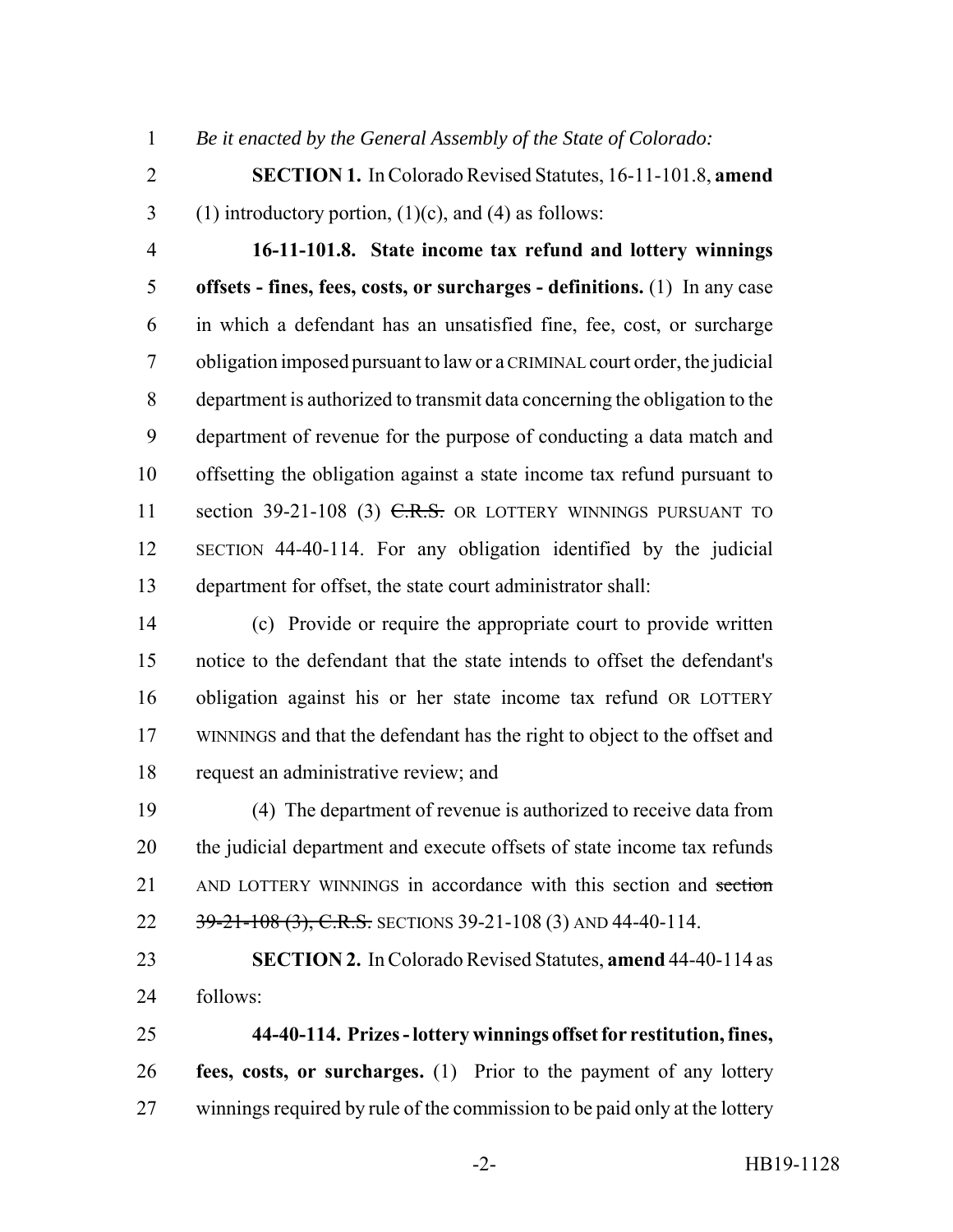offices, the department shall require the winner to submit the winner's social security number and federal employer identification number, if applicable, and shall check the social security number of the winner with those certified by the judicial department for the purpose of the state 5 lottery winnings offset as provided in section 16-18.5-106.5 SECTIONS 16-11-101.8 AND 16-18.5-106.5. The social security number and the federal employer identification number shall not become part of the public record of the department.

 (2) If the social security number of a lottery winner appears among those certified by the judicial department, the department shall 11 suspend the payment of the winnings until the requirements of section 12 16-18.5-106.5 SECTIONS 16-11-101.8 AND 16-18.5-106.5 are met. If, after consulting with the judicial department, the department determines that 14 the lottery winner is obligated to pay the amounts certified under section 16-18.5-106.5 SECTIONS 16-11-101.8 AND 16-18.5-106.5, then the department shall withhold from the amount of winnings paid to the lottery 17 winner an amount equal to the amount of restitution that is due or, if the 18 amount of winnings is less than or equal to the amount of restitution due, shall withhold the entire amount of the lottery winnings. Any money so withheld shall be transmitted to the state treasurer for disbursement as 21 directed in section 16-18.5-106.5 (3) SECTIONS 16-11-101.8 (2) AND 16-18.5-106.5 (3).

 (3) If a lottery winner owes a child support debt or arrearages or child support costs as described in section 44-40-113 (6), and also owes 25 restitution, FINES, FEES, COSTS, OR SURCHARGES as described in this 26 section IN SECTIONS 16-11-101.8 AND 16-18.5-106.5, the lottery winnings offset against the child support debt or arrearages or costs shall take